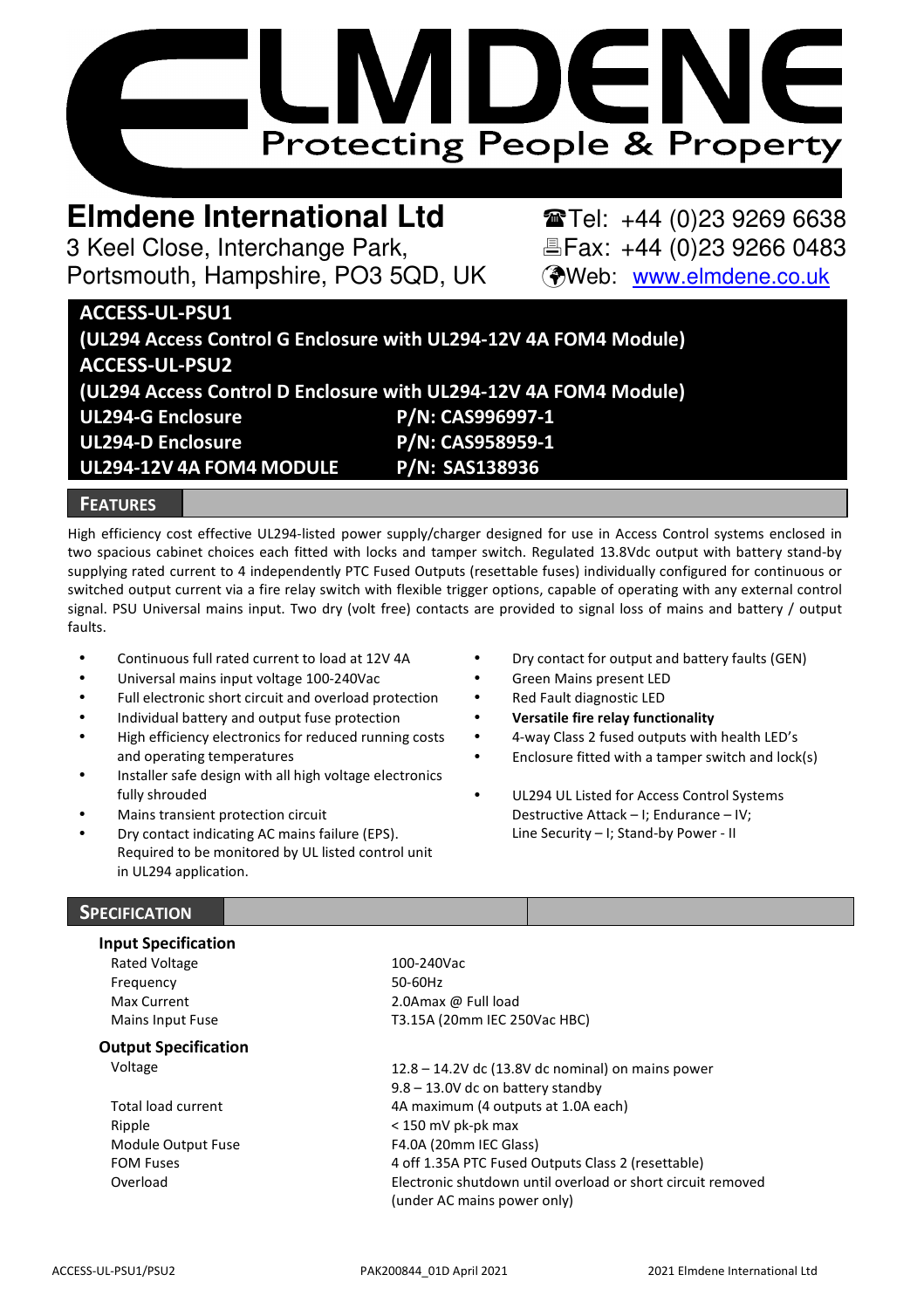

# **Standby Battery**<br>Battery Type

Battery Charging Fuse protection F4.0A (20mm IEC Glass)

12V Valve Regulated Lead Acid Battery Capacity Designed for 8.5Ah (G-box) or 18Ah\* (D-box) VRLA

# **Mechanical**

| <b>Product Reference</b> | <b>External Dimensions</b> h x w x d (mm) | <b>Battery Capacity</b> | Weight (kg)<br><b>Battery Excluded</b> |
|--------------------------|-------------------------------------------|-------------------------|----------------------------------------|
| <b>ACCESS-UL-PSU1</b>    | "G" Enclosure (440 x 250 x 115)           | 8.5Ah                   | 4.5                                    |
| <b>ACCESS-UL-PSU2</b>    | "D" Enclosure (505 x 407 x 80)            | 8.5Ah or 18Ah*          |                                        |

\* Hold-up not tested by UL294

# **Environmental**

Temperature  $-10$  to +49°C (operating) 75% RH non-condensing -20 to +80°C (storage)

| Signalling Outputs |                                                                                                                                                           |
|--------------------|-----------------------------------------------------------------------------------------------------------------------------------------------------------|
| Type:              | Solid state relay contacts, volt free (dry)                                                                                                               |
| EPS Fault:         | Open if Loss of mains for >8s                                                                                                                             |
| <b>GEN Fault:</b>  | Open if Battery terminal voltage < 11.5V dc (when operating in standby with no<br>mains present), battery not present or Output and/or battery fuse blown |

# **Fault Diagnostic Table:**

| <b>Red LED</b><br>(Fault)          | <b>Green LED</b><br>(Mains) | <b>PSU Status</b>                                                              |  |
|------------------------------------|-----------------------------|--------------------------------------------------------------------------------|--|
| OFF                                | ON                          | Normal: Battery fully charged                                                  |  |
| One short flash<br>every second    | <b>ON</b>                   | Normal: Battery charging but not fully charged                                 |  |
| Flashing:<br>1second On            | <b>ON</b>                   | Fault: Output fuse or battery fuse blown, or battery missing                   |  |
| 1 second Off                       | <b>OFF</b>                  | Fault: No mains, output fuse blown                                             |  |
| One short flash<br>every 3 seconds | OFF                         | Fault: No mains, battery supplying load.                                       |  |
| OFF                                | <b>OFF</b>                  | Fault: No mains, No output, Batteries disconnected or completely<br>discharged |  |

# **LOCAL INDICATORS**

| MAINS LED (Green)        | Mains present                                                                            |
|--------------------------|------------------------------------------------------------------------------------------|
| FAULT LED (Red)          | Fault present: Output or Battery fuse failed. Battery shorted, reversed, or low voltage. |
| OUTPUT LEDS - 4off (Red) | Indicates output voltages (1 to 4) present when ON                                       |
| RELAY LED (Orange)       | Indicates Control Relay energised when ON                                                |

# **CONNECTIONS**

| <b>MAINS INPUT</b>   | . N              | LIVE and NEUTRAL                                                                               |
|----------------------|------------------|------------------------------------------------------------------------------------------------|
| <b>MAINS FAIL</b>    | <b>EPS FAULT</b> | Dry contact. Open at loss of mains input                                                       |
| <b>GENERAL FAULT</b> | <b>GEN FAULT</b> | Dry (Volt-free) contact. Open on fault                                                         |
| <b>OUTPUTS</b>       | 1,2,3,4          | 0/P action configured by Jumpers ON, OFF or RELAY TRIGGER Controlled<br>Note: Observe polarity |
| <b>BATTERY</b>       | $BATT + -$       | Connection to standby battery. Use cables provided.<br>Note: Observe polarity                  |
| <b>RELAY TRIGGER</b> | $TRIG + -$       | Configured by Jumpers as +VE, NC or NO<br>Note: Polarity must be observed for +VE connection   |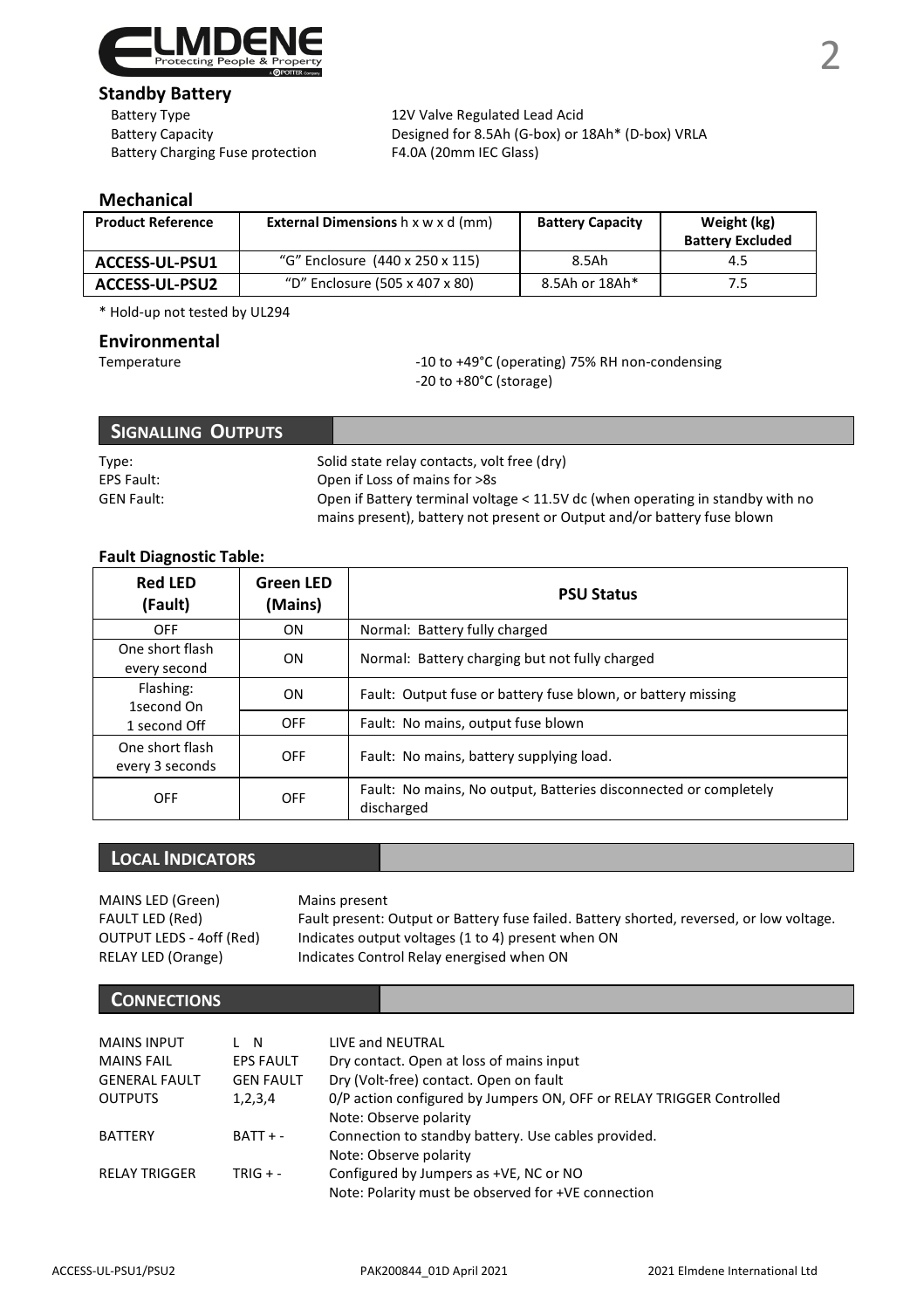

## **INSTALLATION INSTRUCTIONS**

Wiring methods shall be in accordance with the National Electrical Code/NFPA 70/NFPA 72/ANSI, and with all local codes and authorities having jurisdiction. Use a minimum spacing of 0.25" between power limited and non-power limited wiring. This unit is only suitable for installation as permanently connected equipment. This PSU is NOT SUITABLE for external installation. This unit must be fed from a mains power source having a separate (approved) disconnect device and fitted with a fuse or other over-current protection device rated at 15A maximum. Ensure that the disconnect device used has appropriate earth fault protection to the applicable standard. **EQUIPMENT MUST BE EARTHED**. Before installation or servicing , ensure that external disconnect device is OFF.

#### **Mounting**

- 1) Mount securely in a suitable enclosure with the correct orientation allowing minimum clearance see *Figure 1*
- 2) Route mains and low voltage output cables via different knockouts and/or cable entry holes.
- 3) Use bushes and cable glands rated to UL94 HB minimum.

Figure 1 Typical Installation

15A Circuit Breaker Mains input cable rating: 15A 300Vac minimum

- Secure all field wiring exiting enclosure with cable ties.
- Protect field wiring exiting enclosure using knockouts with bushes or similar.
- Use conduit for all Class 1 and non-Class O/Ps field wiring exiting enclosure.
- Minimum spacing of 0.25" (6.4mm) between power limited and non-power limited wiring.
- Output wiring rated for maximum load current.



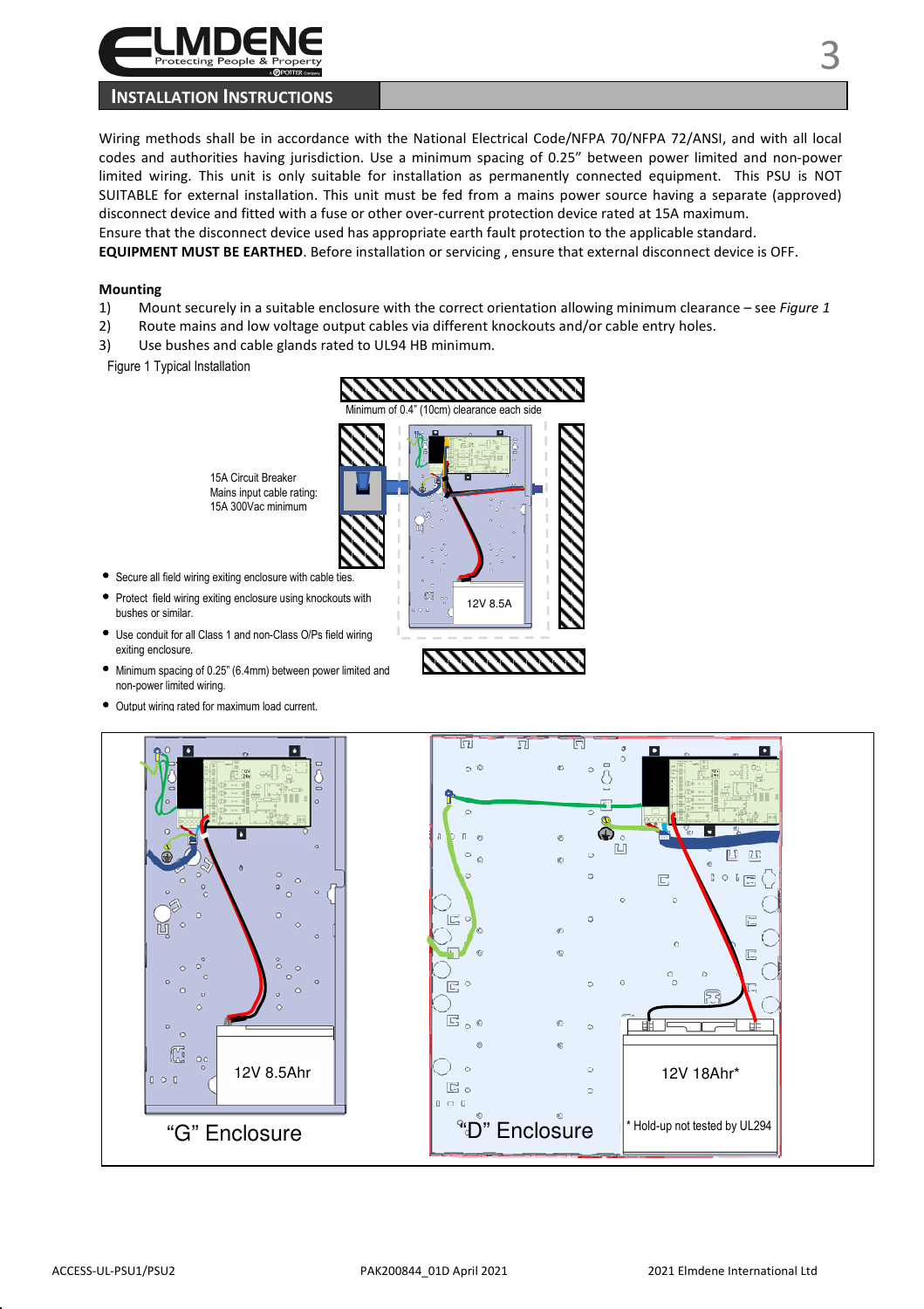

#### **Mains Power Up**

- 4) Attach correctly rated mains cable (minimum 2.5mm<sup>2</sup> [15A], 300/500Vac). Fasten with cable ties.
- 5) Apply mains power. Check for 13.8Vdc on load outputs and Green Mains LED is ON.
- 6) Disconnect mains power.

#### **Load Output**

- 7) Attach correctly rated load cable and fasten using cable ties. Note polarity.
- 8) Apply mains power.
	- Check Green Mains LED is ON.
	- **NOTE:** Red Fault LED may flash to indicate no battery has been connected, this is normal.
	- Verify load is operating correctly.
- 9) Disconnect mains power.

#### **Signalling**

10) Connect EPS and GEN fault outputs to appropriate inputs of Access Control or Indicating Equipment. Wiring to "EPS" and "GEN" should be less than 98.5ft (30m) in length from controller.

#### **Standby Battery**

11) Attach supplied battery cables to terminal block before connecting the battery.

#### **NOTE:** ensure correct polarity of battery connections: **+ve** use **Red** lead, **-ve** use **Black** lead.

#### **Fire Relay Configuration**

12) See "OUTPUT FIRE RELAY OPERATION" - Typical Application below.

#### **Tamper**

13) Connect tamper switch to appropriate inputs of control and indicating equipment.



**Lid Fixing Screw** (Sets tamper switch) Fine adjustment screw Set position indicator

- 14) Close the lid and fasten with screw supplied.
- 15) With the unit mounted on the wall check that the rear tamper is not in a position that will affect its operation, for example over a mortar course, recess or raised area on the wall. Check that the tamper switch is:
	- CLOSED when the lid/cover is closed, and the retaining screws are fitted.
	- OPEN when the retaining screws are removed, and the lid/cover is open.
	- Use the fine adjustment screw if necessary, to align indicator with set point.
- 16) Close the lid/cover and fasten. Re-check tamper circuit is closed at the control panel.

### **OPERATING INSTRUCTIONS**

In the event of loss of AC mains, a battery fault or a GEN fault, the corresponding Fault signal contacts will open (see Fault diagnostic table for LED indicator status).

If the output of the PSU fails, the cause of the failure should be investigated e.g. short circuit load, connection of a deeply discharged battery. The fault should be rectified before restoring power to the PSU. If any of the fuses require replacing, ensure the correct fuse rating and type is used.

# **OUTPUT FIRE RELAY OPERATION**

The power module Fire Relay functionality gives the installer the choice of continuous or switch external control of the PTC fused Class 2 outputs, by the means of either a Volt Free contact (N/O or N/C) or a low voltage signal (12Vdc/24Vdc), as shown in the block diagram below:

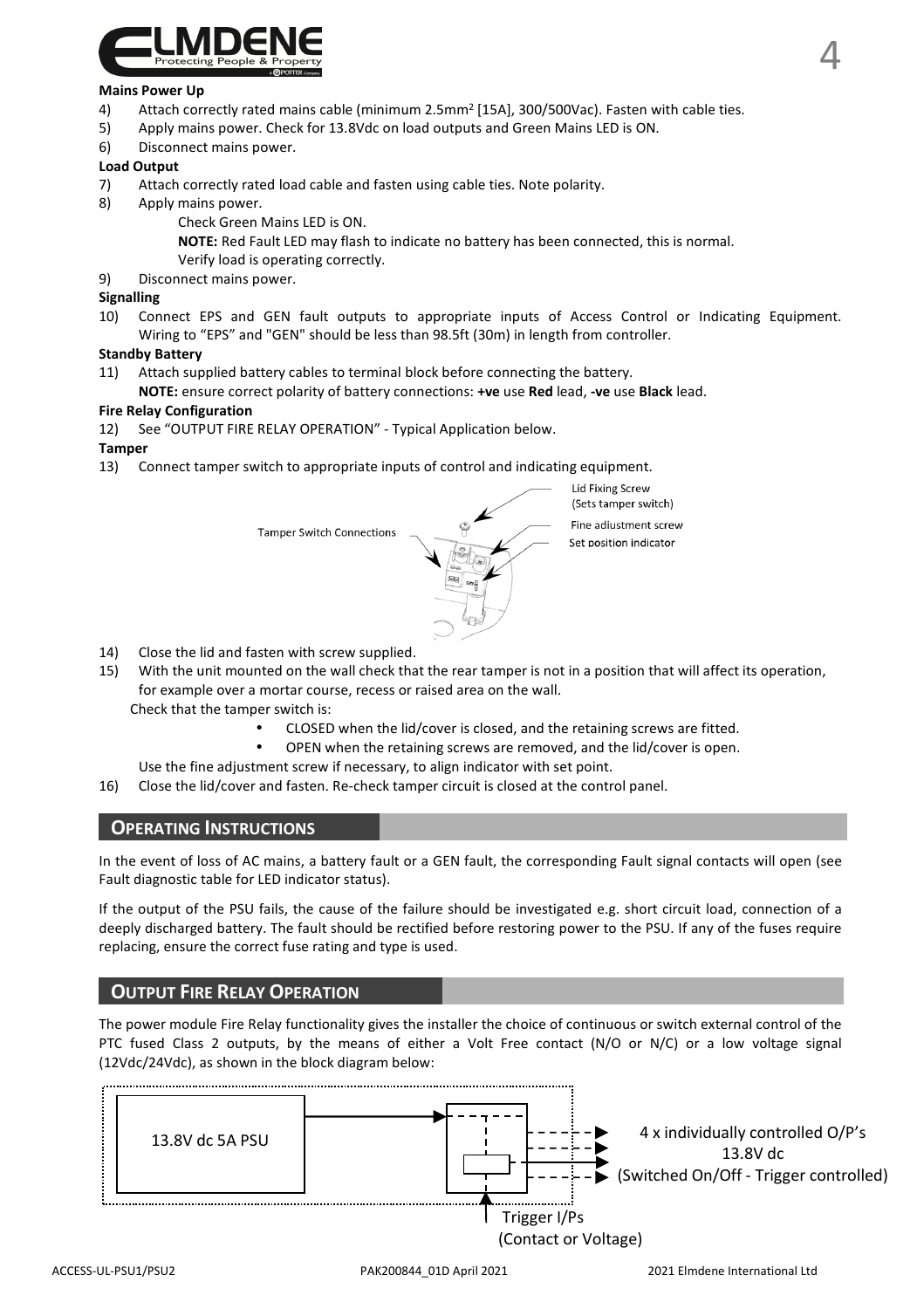

# *Typical Application:*

Power must be removed from certain parts of the system in the event of a Fire Alarm activation, i.e. door lock power removed whilst Auxiliary Control Unit (ACU) equipment remains powered.

| <b>FIREFOM CONNECTIONS &amp; JUMPERS</b> |                          |                                                                                   |  |
|------------------------------------------|--------------------------|-----------------------------------------------------------------------------------|--|
|                                          |                          |                                                                                   |  |
| TRIG:                                    |                          | Trigger I/P from control device (+VE or Contact)                                  |  |
|                                          | $\overline{\phantom{a}}$ | Trigger I/P from control device (OV or Contact)                                   |  |
|                                          |                          | Note: Wiring to "TRIG" should be less than 98.5ft (30m) in length from controller |  |

#### **Note: Fail safe mode shall be employed in UL294 applications**

**In case of fail secure configuration, panic hardware should be employed to allow exit from secured location. Contact local authorities having jurisdiction.** 

The device has 3 modes of trigger (TRIG) operation set by the on-board jumpers:

Contact Mode (NO) - Jumper across: 2 & 3 **FAIL SAFE FAIL SAFE** 

Contact Mode (NC) - Jumpers across: 1 & 2 and 3 & 4 **FAIL SECURE FAIL SECURE** 



Each output (O/P) can then be set using the jumpers next to the relevant fuse:



Output (O/P) always ON  $(+V)$   $\Box$  Output (O/P) Isolated on TRIGGER (Relay)



*Note: Removing the jumper completely, will disable the output (no output). Table 1 below defines the output state for the Normal Closed and "Normal Open Contact Modes with Trigger (TRIG) selection.*

| Table 1              | <b>Trigger</b><br><b>Select</b> | Jumper(s) | <b>Trigger</b><br>$+8 -$ | Output    | Orange<br><b>LED</b> |
|----------------------|---------------------------------|-----------|--------------------------|-----------|----------------------|
| <b>Contact Mode</b>  | NΟ                              | 2 & 3     | Open                     | No output | OFF                  |
| <b>Normal Closed</b> |                                 |           | Closed                   | 12V dc    | ON                   |
| <b>Contact Mode</b>  | NC                              | 1&2       | Open                     | 12V dc    | ON                   |
| <b>Normal Open</b>   |                                 | 3 & 4     | Closed                   | No output | OFF                  |
| <b>Voltage Mode</b>  | $+VE^*$                         | 3 & 4     | +V Applied**             | $12V$ dc  | ON                   |
|                      |                                 |           | Removed                  | No output | OFF                  |

\* Note: Trigger Input terminals (TRIG) + and - are polarity conscious when used in Voltage Mode only.

\*\* In Voltage Mode the "+V Applied" can be used with voltages between 10.0V to 28.4V.

# **Typical Fire Relay Fail-Safe Setup for a Fire Panel Alarm:**

In this example the power to the access control lock is FAIL-SAFE when the Fire Panel alarms, or O/P power is removed.

- •O/P 3 & 4 configured to be "Relay(switched O/P)".
- •Contact Mode Normal Closed - "Trigger Select" TRIG : configured as N0 (2 &3 Linked)
- •O/P 2 configured as always ON (+V linked)
- •O/P1 configured as always OFF (No link)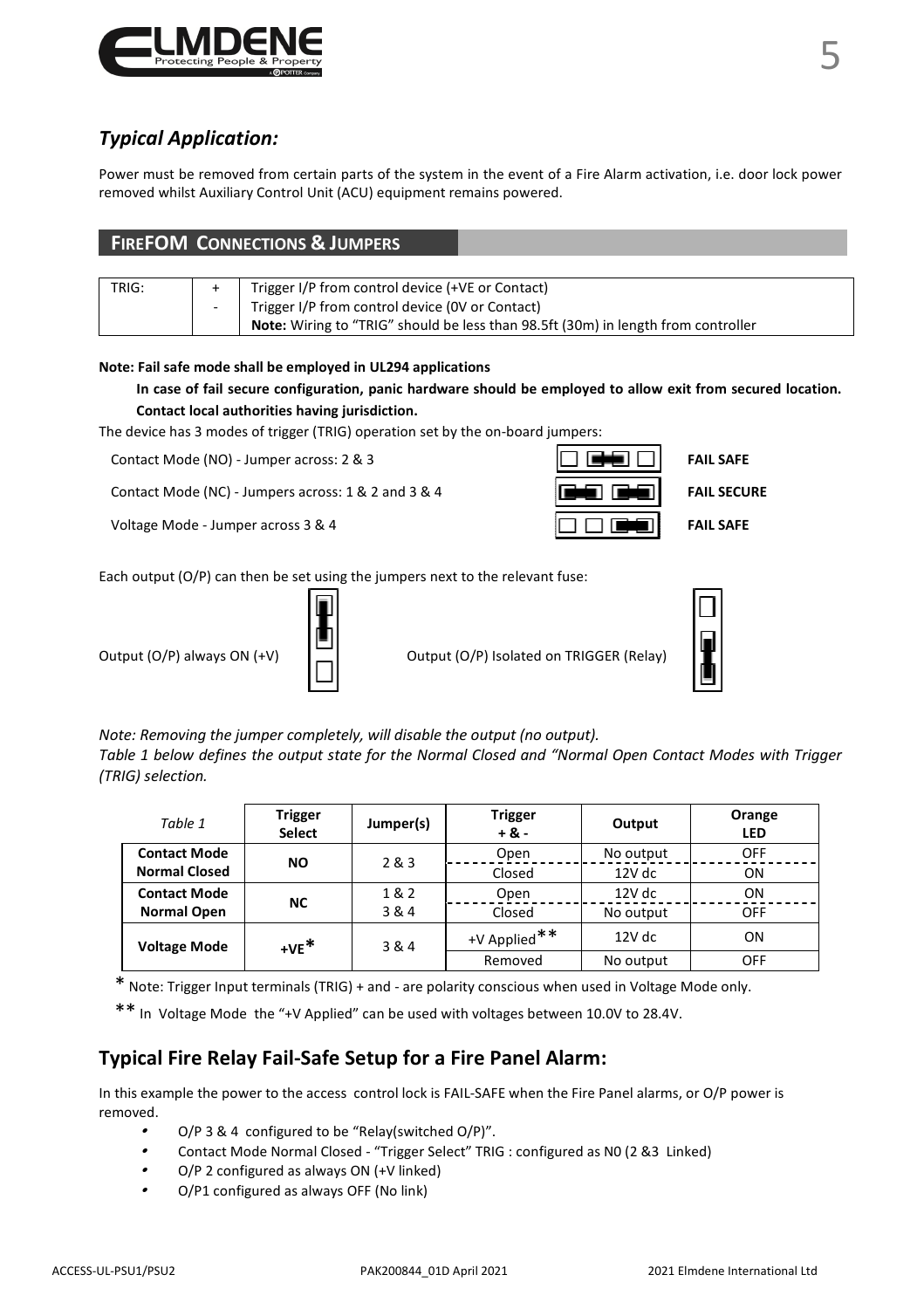



**Note:** Listed panic hardware may be required for fail secure configuration. Consult local authority having jurisdiction**.**

#### **MAINTENANCE**

This unit is intended for use by Service Personnel only and must be disconnect Power Prior to Service. There are NO USER SERVICEABLE parts inside. There is no regular maintenance required of the PSU other than periodic testing, and replacement of the standby battery. *Reference should be made to the battery manufacturer's documentation to determine typical/expected battery life with a view to periodic replacement of the battery.* 

### **COMPLIANCE**

This power supply unit meets the essential requirements of the following European Directives:

| CPR:              | 305/2011/EU |   |  |
|-------------------|-------------|---|--|
| Low Voltage       | 2014/35/EU  |   |  |
| <b>EMC</b>        | 2014/30/EU  |   |  |
| WEEE              | 2012/19/EU  | ◉ |  |
| RoH <sub>s2</sub> | 2011/65/EU  |   |  |
|                   |             |   |  |

## **DISPOSAL OF PRODUCT AT END OF LIFE**

This product falls within the scope of EU Directives 2012/19/EU Waste Electrical and Electronic Equipment (WEEE) and 2013/56/EU (Battery). At the end of life, the product must be separated from the domestic waste stream and disposed via an appropriate approved WEEE disposal route in accordance with all national and local regulations.

Before disposal of the product, any batteries must be removed, and disposed separately via an appropriate approved battery disposal route in accordance with all national and local regulations. Package used batteries safely for onward transport to your supplier, collection point or disposal facility.

# *Caution: Risk of fire or explosion if bare battery wires are allowed to touch.*